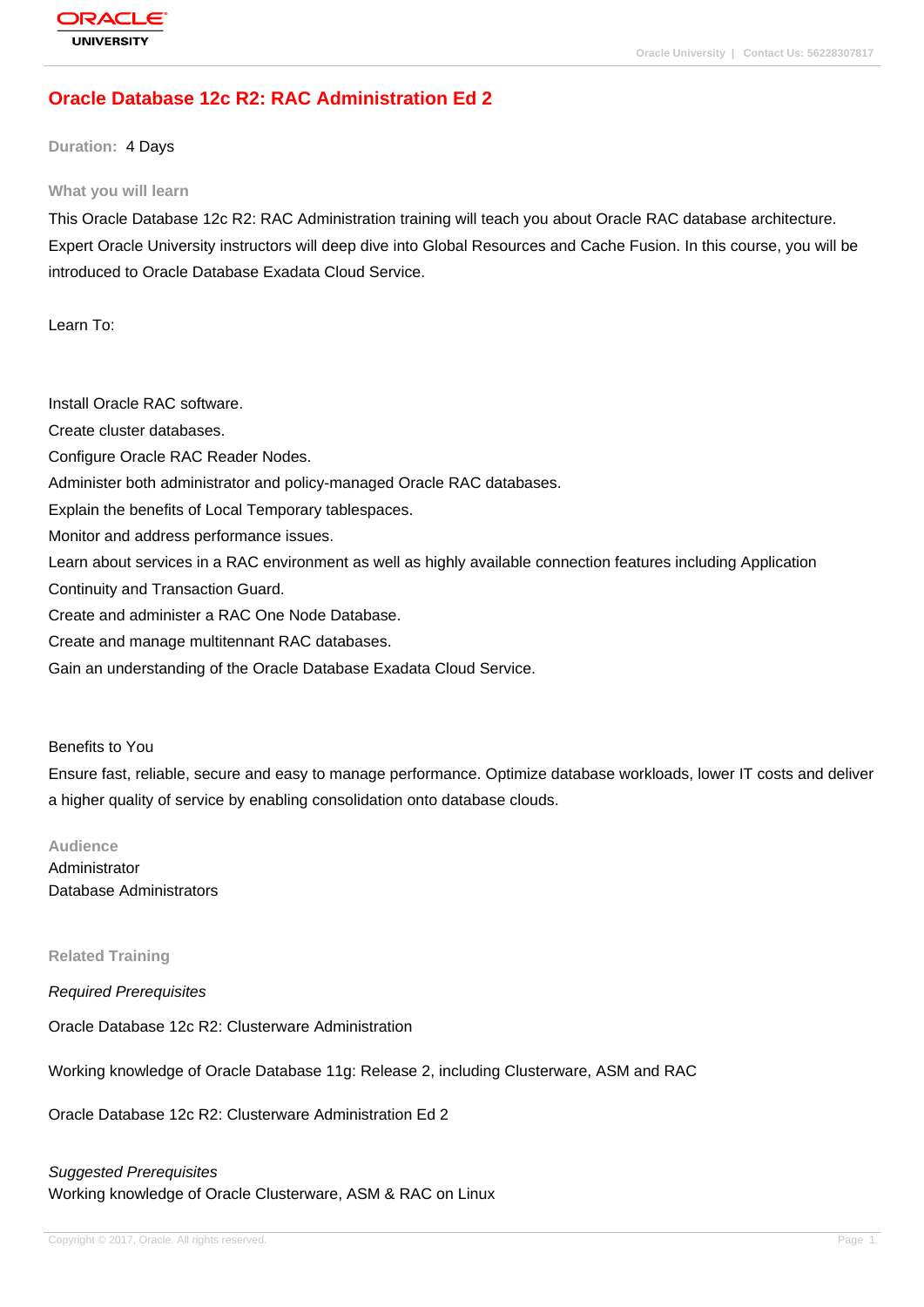#### **Course Objectives**

| Configure Oracle RAC Reader Nodes                                            |
|------------------------------------------------------------------------------|
| Define redo log files in a RAC environment                                   |
| Define undo tablespaces in a RAC environment                                 |
| Define local temporary tablespaces in a RAC environment                      |
| Modify initialization parameters in a RAC environment                        |
| Perform post-database-creation tasks                                         |
| Configure RMAN for the RAC environment                                       |
| Configure the RAC database to use ARCHIVELOG mode and the fast recovery area |
| Explain the necessity of global resources                                    |
| Describe global cache coordination                                           |
| Explain the principles and purposes of clusters                              |
| Describe the Oracle Clusterware architecture                                 |
| Describe the benefits of Oracle RAC                                          |
| Convert a single-instance Oracle Database to RACs                            |
| Install the Oracle Database software                                         |
| Create a cluster database                                                    |

### **Course Topics**

## **Grid Infrastructure: Overview**

What is a Cluster? What is a Flex Cluster ? Clusterware Characteristics Oracle Clusterware Hardware and Software Concepts (High level) RAC and Flex ASM

## **RAC Databases Overview & Architecture**

Overview of Oracle RAC Oracle RAC One Node (High level) Cluster-Aware Storage Solutions Benefits of Using RAC Scaleup and Speedup I/O Throughput Balanced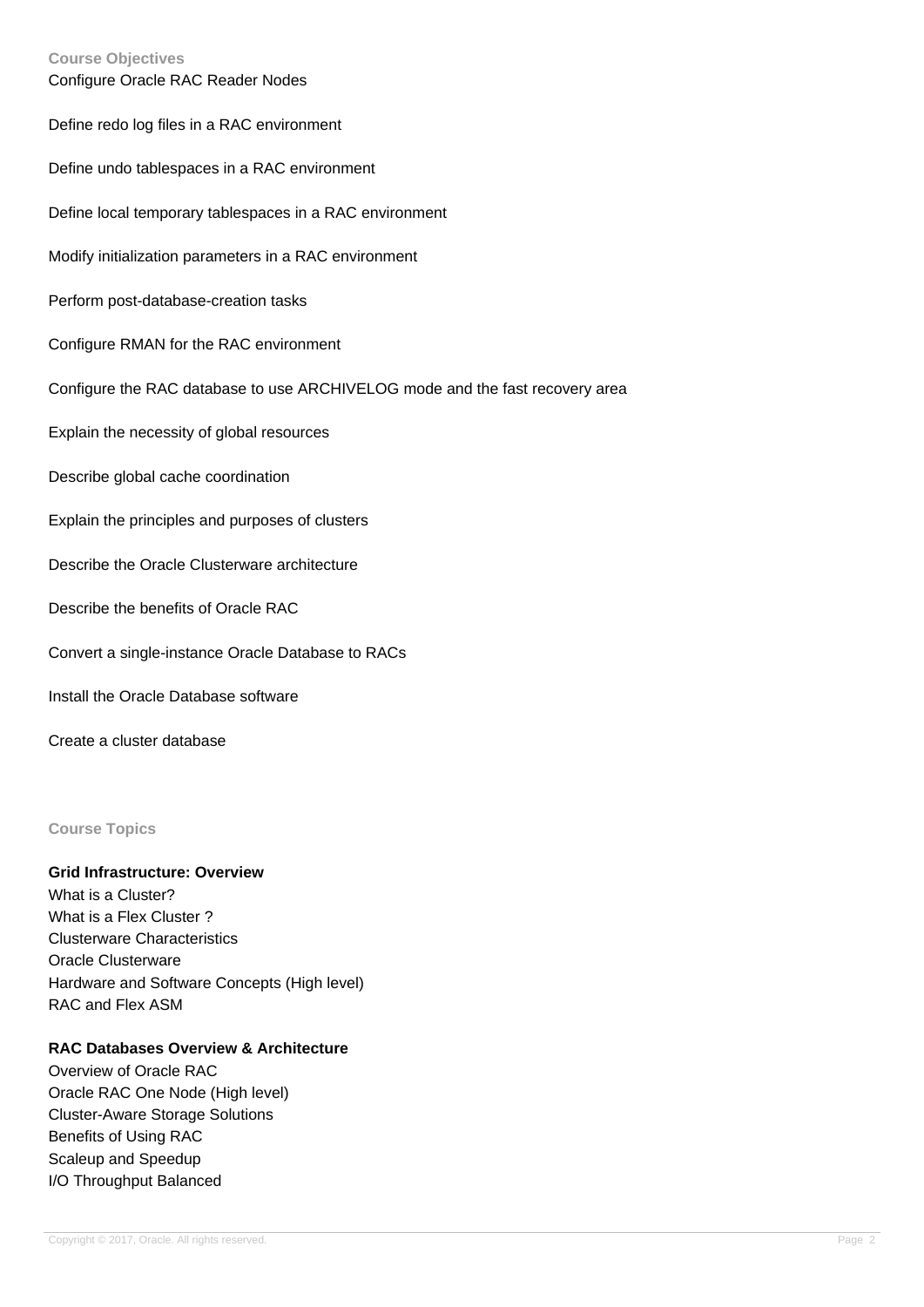### Global Resources

## **Installing and Configuring Oracle RAC**

Installing the Oracle Database Software Installation options Creating the Cluster Database Configuring Oracle RAC Reader Nodes Post-installation Tasks Single Instance to RAC Conversion using DBCA and rconfig

## **Oracle RAC Administration**

Separation of Duty for Administering Oracle RAC Use Enterprise Manager Cluster Database Pages RAC Alerts RAC Metrics Undo Tablespaces Local Temporary Tablespaces Redo Threads Parameters and RAC - SPFILE, Identical and Unique Parameters

## **Upgrading and Patching Oracle RAC**

Ovierview of Upgrades and Patching Release and Patch Set Upgrades PSU, CPU and Interim Patches Merge Patches Performing Out of Place Database Upgrades Planning and Preparing for Upgrade Post Upgrade Tasks

#### **Managing Backup and Recovery for RAC**

Instance Failure And Recovery In RAC - LMON and SMON Redo Threads and Archive Logs Configurations and Admin Parameter Settings Affecting Parallel Recovery and MTTR RAC and the Fast Recovery Area RMAN Configuration RMAN Admin for RAC: Channels, Instances, Backup Considerations

# **RAC Global Resource Management and Cache Fusion**

Globally Managed Resources and Management Library Cache Management Row cache management Buffer cache fusion Buffer Cache Management Requirements Accessing single blocks in RAC Multi-block read considerations in RAC Undo and read consistency considerations in RAC

# **RAC Database Monitoring and Tuning**

OCPU and Wait Time Latencies Wait Events for RAC Common RAC Tuning Session and System Statistics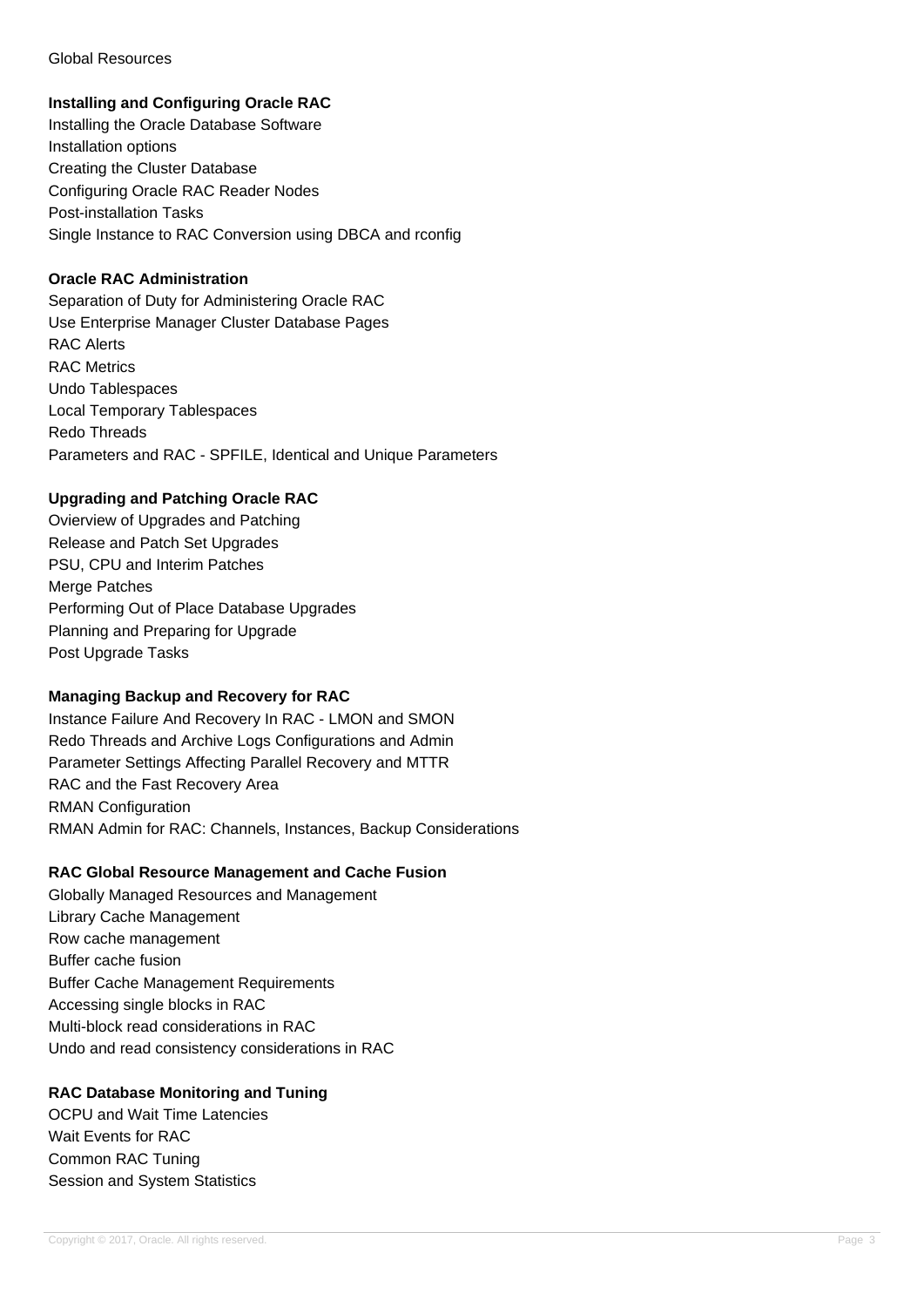RAC specific V\$ Views Automatic Database Diagnostic Monitor for RAC Monitoring RAC with Cluster Health Advisor (CHA)

## **Managing High Availability of Services in a RAC Environment**

Oracle Services Services for Policy - and Administrator-Managed Databases Service-Oriented Buffer Cache Access Creating Services Managing Services Use Services with Client Applications Services and Connection Load Balancing Services and Transparent Application Failover

## **Managing High Availability of Connections**

Types of Workload Distribution Client-Side Load Balancing Server-Side Load Balancing Runtime Connection Load Balancing and Connection Pools Fast Application Notification The Load Balancing Advisory FAN Event Server-Side Callouts Configuring the Server-Side ONS

## **Application Continuity**

What is AC? What problem does it solve? Benefits of AC How AC works AC Architecture Side Effects **Restrictions** Application requirements

## **RAC One Node**

RAC One Node Concepts Online database migration Adding Oracle RAC One Node Database to an Existing Cluster Convert an Oracle RAC One Node database to a RAC database Convert an Oracle RAC database to a RAC One Node database Use DBCA to convert a single instance database to a RAC One Node database

#### **Oracle Database In-Memory in RAC**

Architecture of In-Memory Column Store Implementing In-Memory Column Store in RAC Implementing In-Memory FastStart

## **Multitenant Architecture and RAC**

Non-CDB Architecture Multitenant Architecture: Benefits CDB in a Non-RAC Environment **Containers**